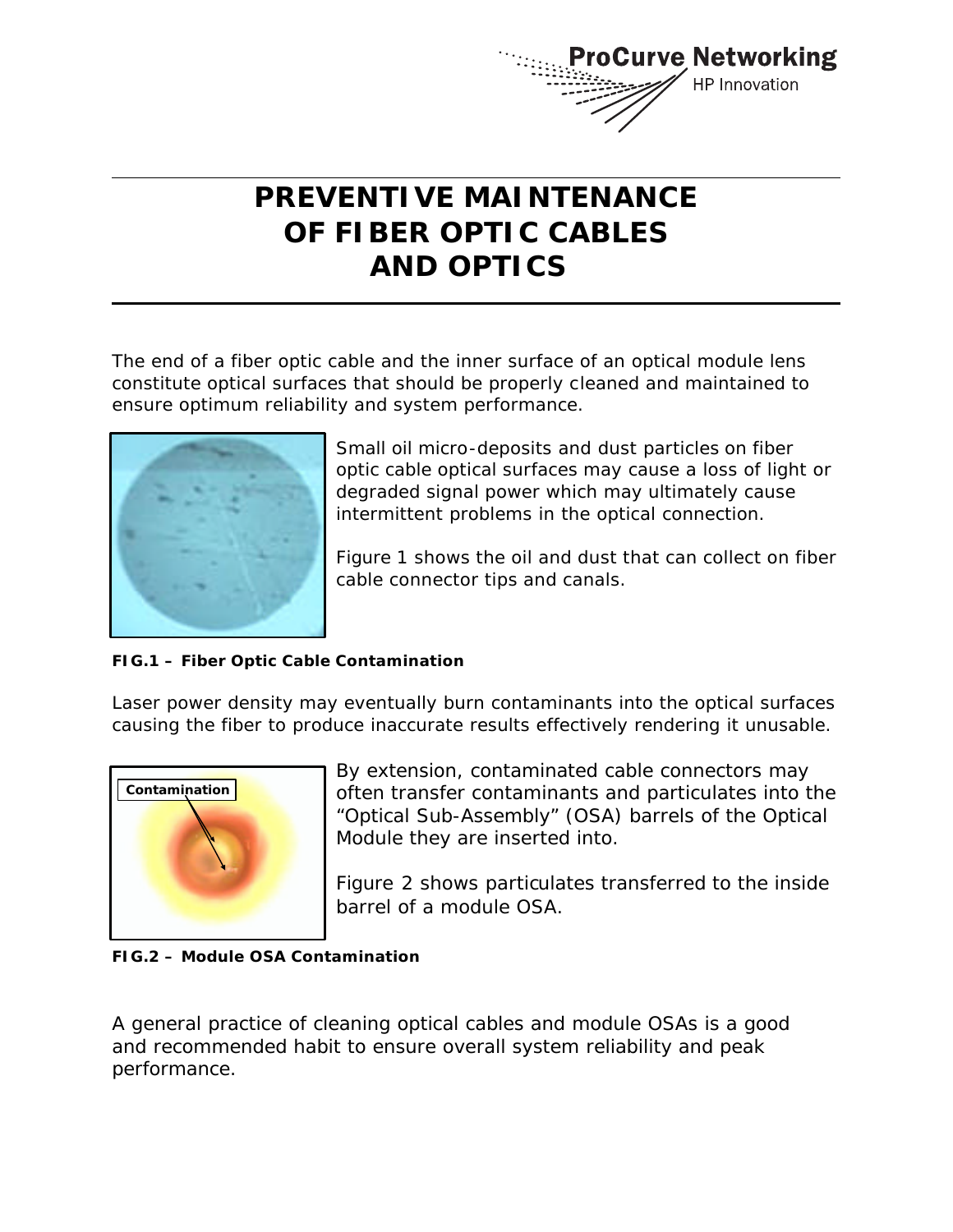# **Safety Precautions**

General safety precautions are discussed within this document but care should be taken to consult and follow your specific optical device manuals as well as the safety precautions outlined for the chemical or tool of use.

Hewlett-Packard Corporation assumes no liability for customer failure to comply with these requirements.

#### **WARNING**

**Never look into the end of an optical interface while the device is operational. Laser radiation can be harmful to the human eye and injury may occur under prolonged exposure.** 

#### **Cautions**

- Do not remove transceiver covers when operating.
- Ensure the unit power is turned off during cleaning.
- Ensure that other power/light sources are disabled during the cleaning of the optical interfaces.
- Do not install any unauthorized modifications to the optical devices.

## **Tools**

#### **Compressed air**

Clean Dry Air (CDA) is essential to ensure the aerosol is free of dust, water, and oil. Use filtered compressed air or canned compressed air, which is available at any laboratory supplier or photo/camera shop.

#### **Lens paper**

A long fiber, low ash content type; having no chemical additives is recommended to minimize particulates and the chance of streaking and/or scratching of the optical surfaces. Lens paper is widely available at any laboratory supplier, drug store or photo/camera shop.

#### **Isopropyl Alcohol or Methanol**

Cleaning solutions are available at any laboratory supplier. Isopropyl Alcohol is also available at local drug stores, pharmacies, or photo/camera shops. Special care should be practiced when using chemicals and it is important to follow the manufacturer's product guidelines.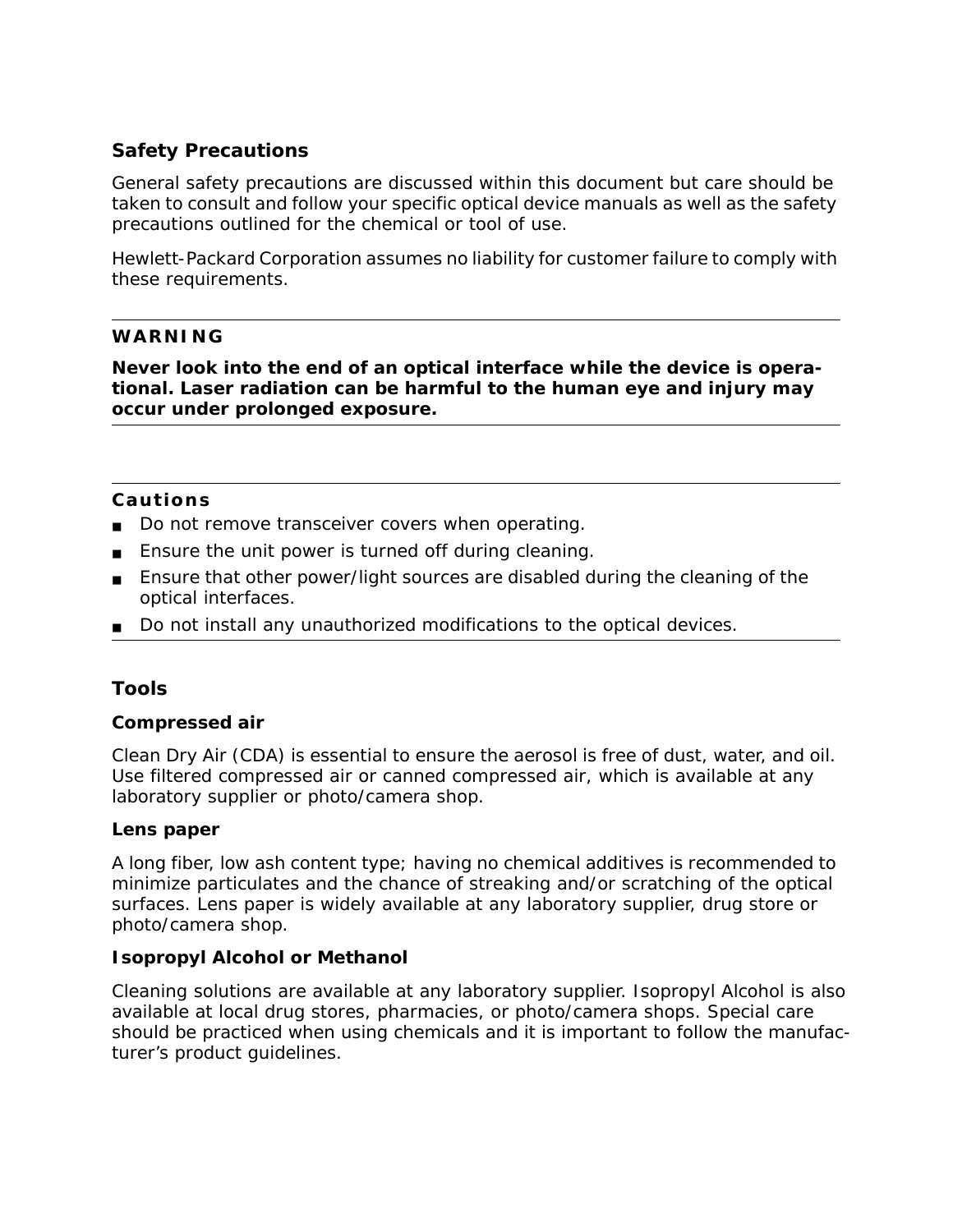# **Cleaning Fiber Optic Cables and Connectors**

There are multiple ways to clean fiber-optic cables and connectors. Included below are some helpful tips to properly clean fiber optic cables.

#### **Notes**

- Do not allow the end of the fiber optic cable to make contact with any surface including fingers.
- Do not bend the fiber cable. Bending the cable may cause internal breaks along the fiber resulting in poor performance or instability.
- Optics and optic coatings are easily chipped and/or scratched. Use of finger cots or powder free surgical gloves while handling fiber optic cables, to help ensure cleanliness.
- Only fresh (dry) spectroscopic grade Methanol or Isopropyl Alcohol should be used as a cleaning solvent.
- Ensure that the module power is off and that other light sources are disabled.

# **Cleaning Procedure**

1. Blow the fiber surface with a stream of Clean Dry Air (CDA) as shown in *Figure 3*. This will dislodge larger, loose particles.



**Fig.3 – CDA cleaning (cable)**

- 2. Place 1-3 drops of spectroscopic grade methanol or isopropyl alcohol in the center of a lens tissue.
- 3. Hold the fiber by the connector or cable as shown in the Figure 4 below. Place the wet portion of the lens tissue on the optical surface and slowly drag it across.



**Fig.4 – Lens tissue**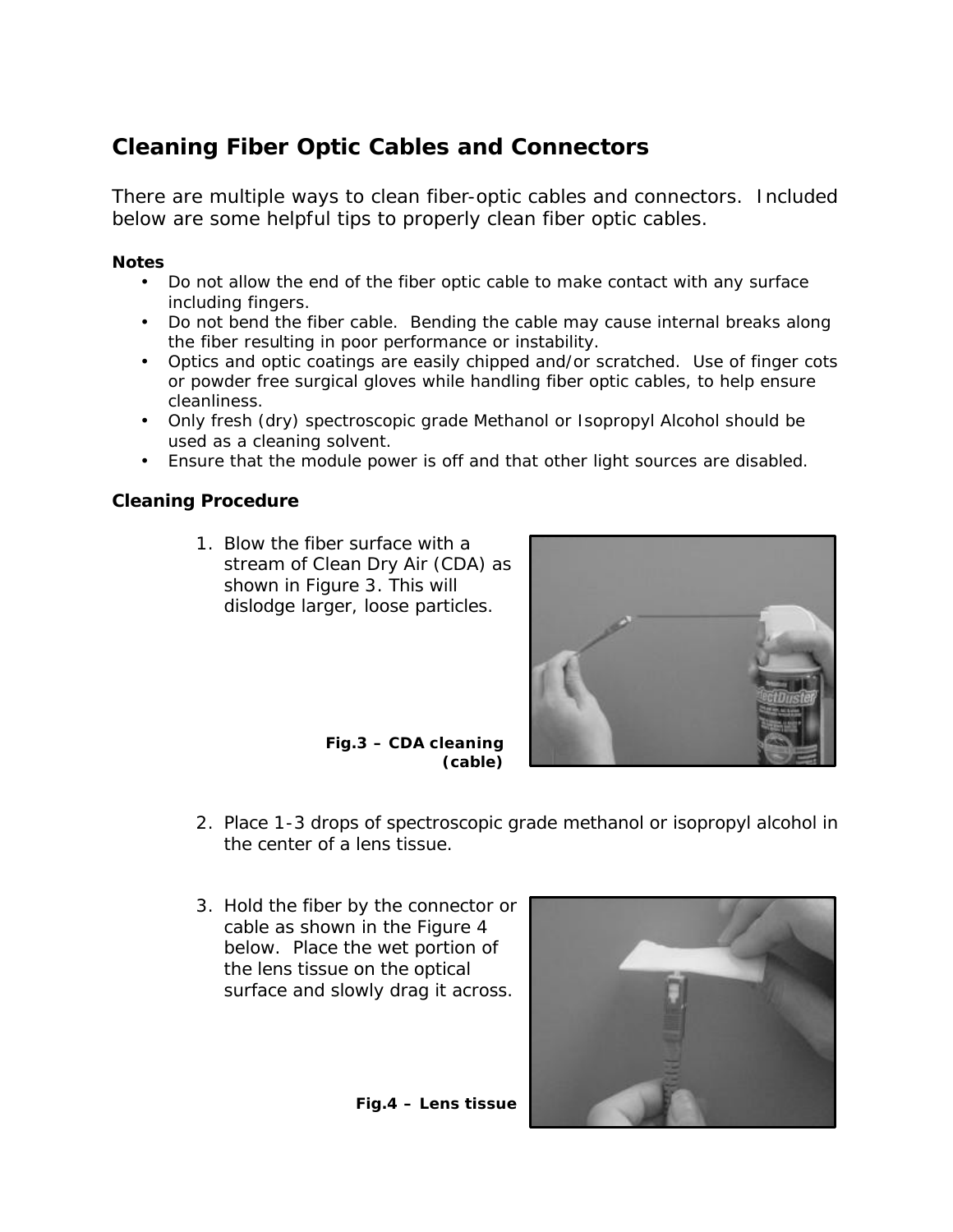4. Examine the surface of the fiber under high intensity light using a magnifier, an optical loop, or a video inspection tool as shown in *Figure 5*. If streaks or contaminants still remain, repeat the process using a fresh lens tissue.



**Fig.5 – 400X Video Inspection Scope**

5. Immediately install a protective cover over the end of the cable to avoid re-contamination or insert the fiber for immediate use.

#### **Notes**

- Do not tip the can of CDA while blowing. Liquid may be released contaminating the surface of the fiber.
- Do not use lens paper dry. Dry lens paper is extremely abrasive.
- Do not use Acetone as a cleaning solvent on the fiber optical surfaces.
- To ensure the purity of the Methanol or Alcohol, do not insert the lens tissue, swabs, etc into the liquid. Instead, drip the liquid onto the material.
- Optical cable cleaning kits such as the Cletop Reel-Type Cleaner (PN:CLETOP-RL), a Realm Fieldmaster (PN:REALM FP-6), or 3M kits (PN: 4144) are also good solutions (see *Figure 6*). Follow the instructions for the cleaning kit you use.







**Fig.6 – Fiber cable cleaning kits**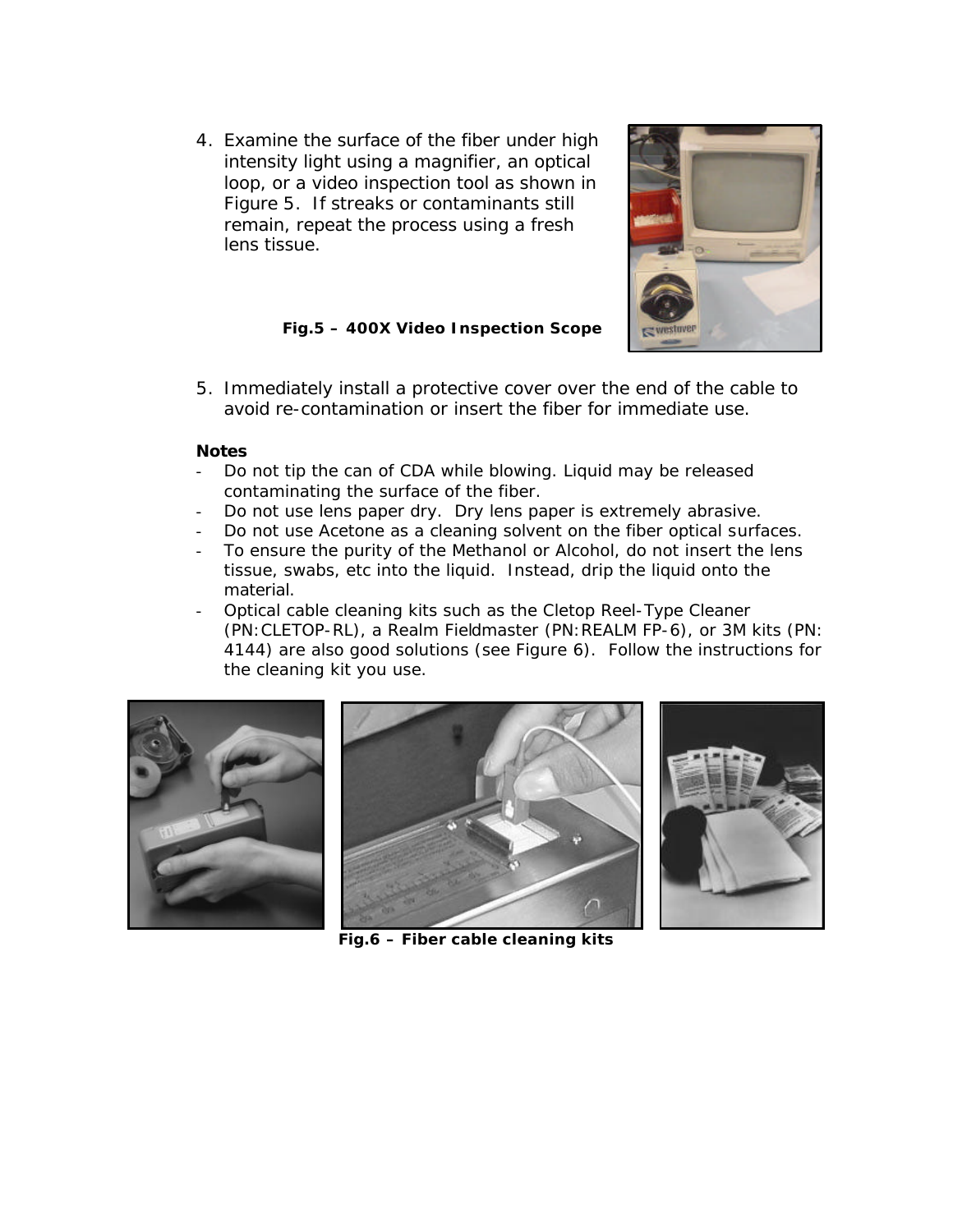# **Cleaning Optical Transceivers**

The best way to clean a transceiver port is to remove particles using a stream of Clean Dry Air (CDA). Included below are some helpful tips to properly clean fiber optic modules.

#### **Notes**

- Always handle optical modules in an ESD safe area using the proper safety precautions.
- Ensure that the module power is off and handle the modules with care.
- Always use CDA or an approved canned compressed air supply.
- Always hold the can of compressed air upright. Tipping may release liquids in the air stream.
- Do not touch the inner surfaces of the module including the Optical Sub-Assemblies (OSA), or insert any foreign objects into the ports.
- Use of finger cots or powder free surgical gloves are not required but may be used to ensure cleanliness.

# **Cleaning Procedure**

1. With the clean dry air, blow the inner barrel of the Transmitter and Receiver Optical Sub-Assemblies. This will dislodge loose particles (see *Figure 7*).



**Fig.7 – CDA cleaning (module)**

2. Examine the surface of the OSA lens under high intensity light using a microscope or verify the optical signal and eye pattern quality (see *Figures 8 & 9*). If contaminants still remain, repeat the process.





**Fig.8 – Particles in OSA Fig.9 – Particle removed**